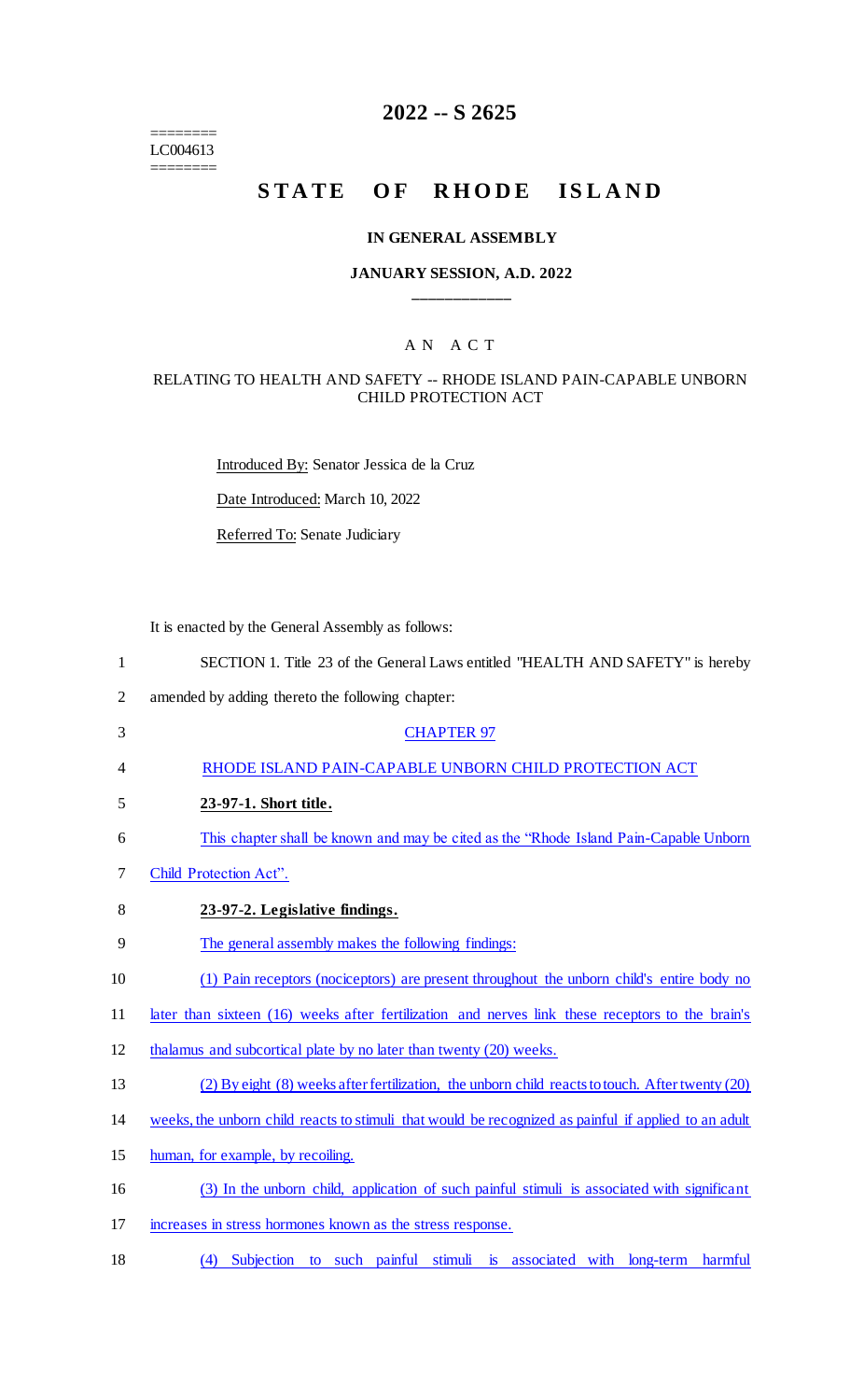and learning disabilities later in life. (5) For the purposes of surgery on unborn children, fetal anesthesia is routinely 4 administered and is associated with a decrease in stress hormones compared to their level when painful stimuli are applied without the anesthesia. (6) The position, asserted by some medical experts, that the unborn child is incapable of experiencing pain until a point later in pregnancy than twenty (20) weeks after fertilization 8 predominately rests on the assumption that the ability to experience pain depends on the cerebral cortex and requires nerve collections between the thalamus and the cortex. However, recent medical research and analysis, especially since 2007, provides strong evidence for the conclusion that a 11 functioning cortex is not necessary to experience pain. (7) Substantial evidence indicates that children born missing the bulk of the cerebral cortex, those with hydranencephaly, nevertheless experience pain. (8) In adults, stimulation or ablation of the cerebral cortex does not alter pain perception, while stimulation or ablation of the thalamus does. (9) Substantial evidence indicates that structures used for pain processing in early development differ from those of adults, using different neural elements available at specific times 18 during development, such as the subcortical plate, to fulfill the role of pain processing. 19 (10) The position, asserted by some medical experts, that the unborn child remains in a coma-like sleep state that precludes the unborn child experiencing pain is inconsistent with the documented reaction of unborn children to painful stimuli and with the experience of fetal surgeons 22 who have found it necessary to sedate the unborn child with anesthesia to prevent the unborn child from thrashing about in reaction to invasive surgery. 24 (11) Consequently, there is substantial medical evidence that an unborn child is capable of 25 experiencing pain by twenty (20) weeks after fertilization. The general asssembly has the 26 constitutional authority to make this judgment. As the United States Supreme Court has noted in Gonzales v. Carhart, 550 U.S. 124, 162-64 (2007), "[t]he Court has given state and federal legislatures wide discretion to pass legislation in areas where there is medical and scientific 29 uncertainty."; see Marshall v. United States, 414 U.S. 417, 427 (1974) (When Congress undertakes to act in areas fraught with medical and scientific uncertainties, legislative options must be especially broad.). The law need not give abortion doctors unfettered choice in the course of their medical practice, nor should it elevate their status above other physicians in the medical community. Medical uncertainly does not foreclose the exercise of legislative power in the abortion context any more than it does in other contexts.

neurodevelopmental effects, such as altered pain sensitivity and, possibly, emotional, behavioral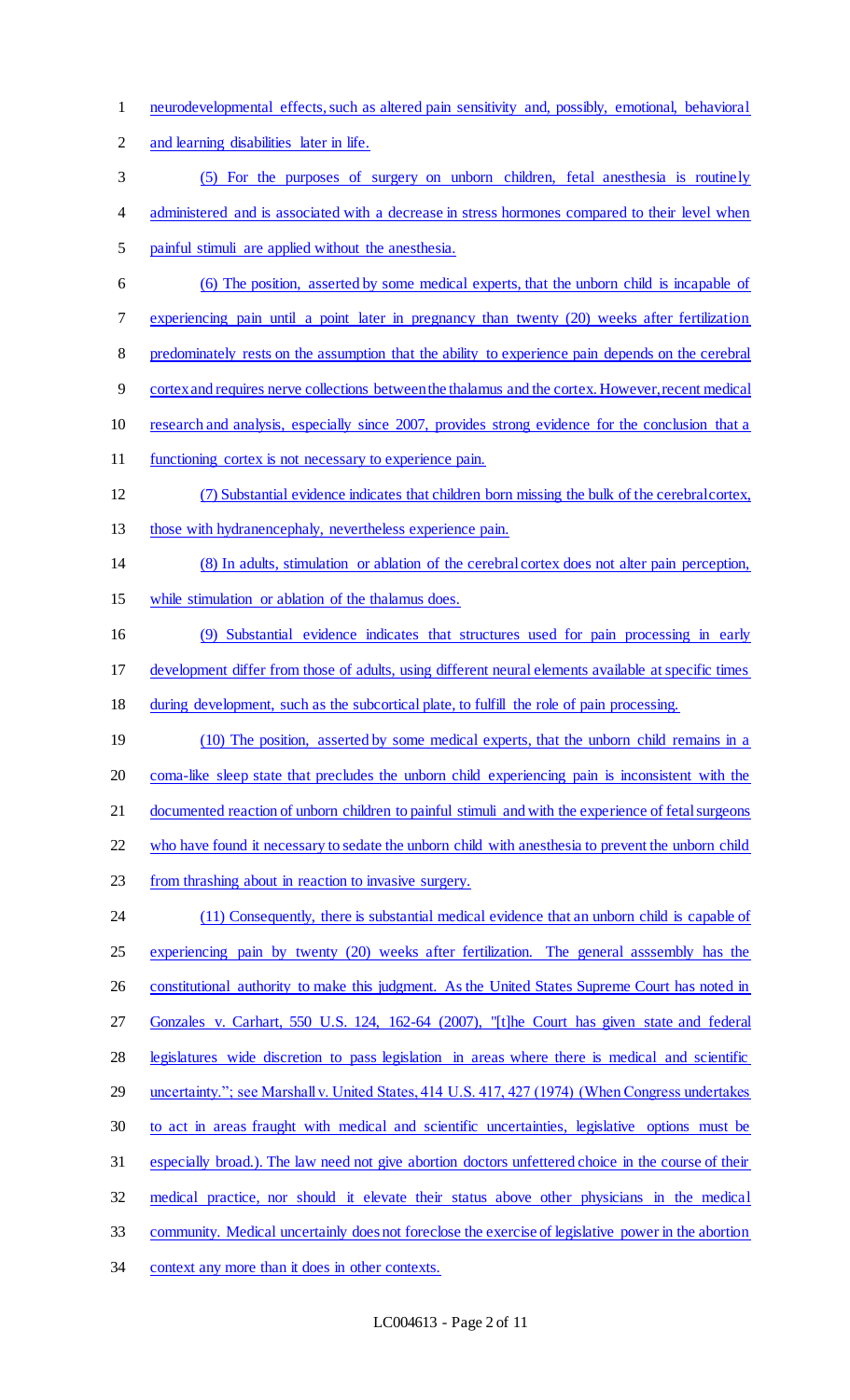(12) It is the purpose of the state to assert a compelling state interest in protecting the lives of unborn children from the stage at which substantial medical evidence indicates that they are capable of feeling pain. (13) In enacting this legislation the state of Rhode Island is not asking the Supreme Court to overturn or replace its holding, first articulated in Roe v. Wade, and reaffirmed in Planned Parenthood of Southeastern Pennsylvania v. Casey, that the state interest in unborn human life, which is "legitimate" throughout pregnancy, becomes "compelling" at viability. Rather, it asserts a separate and independent compelling state interest in unborn human life that exists once the unborn child is capable of feeling pain, which is asserted not in replacement of, but in addition to the state's compelling state interest in protecting the lives of unborn children from the stage of viability. (14) The United States Supreme Court has established that the "constitutional liberty of the woman to have some freedom to terminate her pregnancy ... is not so unlimited . . . that from the outset the State cannot show its concern for the life of the unborn, and at a later point in fetal development the state's interest in life has sufficient force so that the right of the woman to terminate 15 the pregnancy can be restricted." Planned Parenthood of Southeastern Pennsylvania v. Casey, 505 U.S. 833, 869 (1992). (15) The Supreme Court decision upholding the Partial-Birth Abortion Ban Act, Gonzales v. Carhart, 550 U.S. 124 (2007) vindicated the dissenting opinion in the earlier decision that had 19 struck down Nebraska's Partial-Birth Abortion Ban Act. That opinion stated, "[In Casey] We held 20 it was inappropriate for the Judicial Branch to provide an exhaustive list of state interests implicated by abortion." Casey is premised on the states having an important constitutional role in defining 22 their interests in the abortion debate. It is only with this principle in mind that [a state's] interests can be given proper weight. States also have an interest in forbidding medical procedures which, 24 in the state's reasonable determination, might cause the medical profession or society as a whole to become insensitive, even disdainful, to life, including life in the human fetus. A state may take 26 measures to ensure the medical profession and its members are viewed as healers, sustained by a compassionate and rigorous ethic and cognizant of the dignity and value of human life, even life 28 which cannot survive without the assistance of others." Stenberg v. Carhart, 350 U.S. 914, 958-59 (2000)(Kennedy, J., dissenting). (16) Mindful of Leavitt v. Jane L., 518 U.S. 137 (1996), in which in the context of determining the severability of a state statute regulating abortion, the United States Supreme Court noted that an explicit statement of legislative intent specifically made applicable to a particular statute is of greater weight than a general savings or severability clause, it is the intent of the state that if any one or more provisions, sections, subsections, sentences, clauses, phrases or words of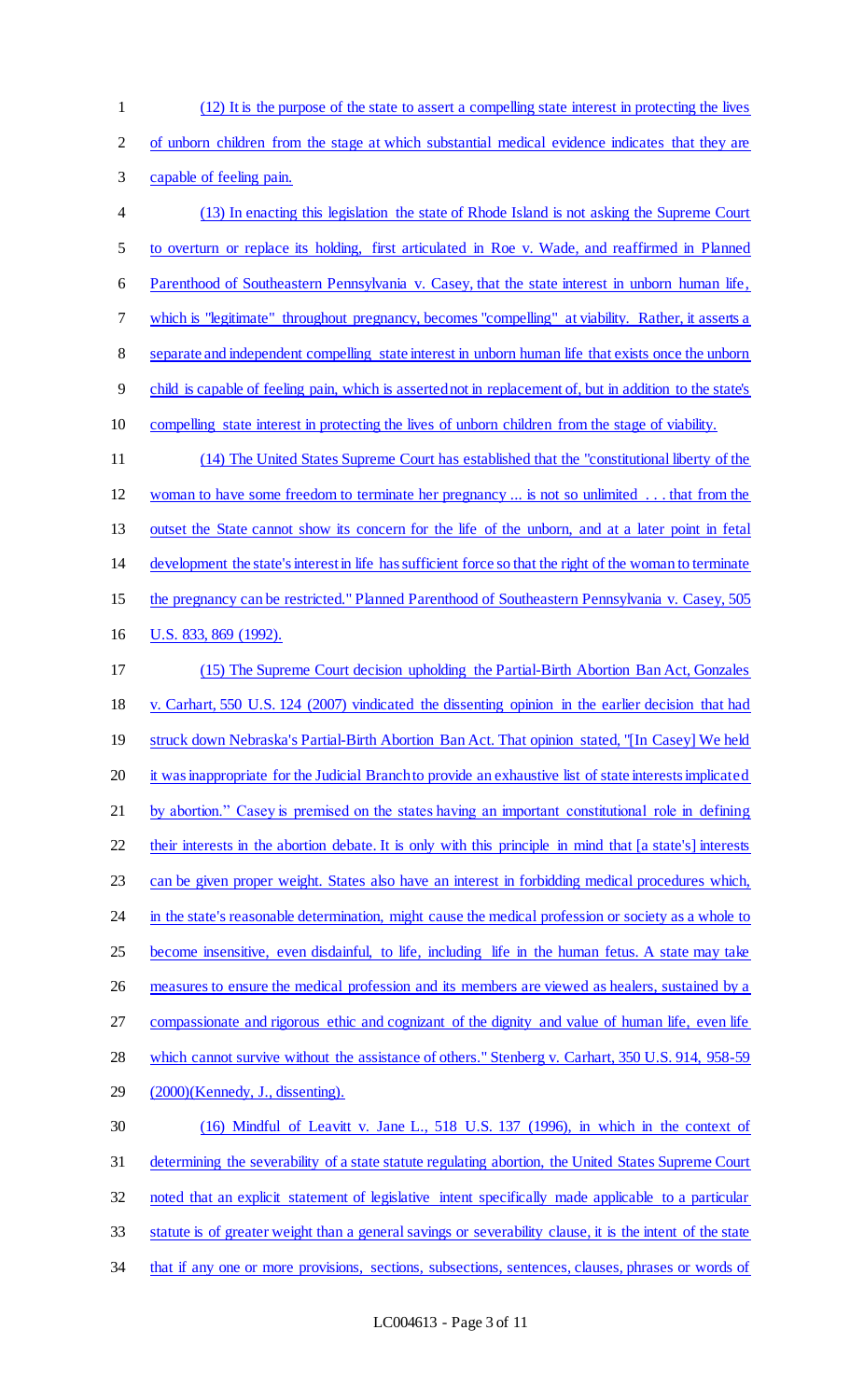| $\mathbf{1}$   | this chapter or the application thereof to any person or circumstance is found to be unconstitutional,  |
|----------------|---------------------------------------------------------------------------------------------------------|
| $\overline{2}$ | the same is hereby declared to be severable and the balance of this act shall remain effective          |
| 3              | notwithstanding such unconstitutionality. Moreover, the state declares that it would have passed        |
| 4              | this chapter, and each provision, section, subsection, sentence, clause, phrase or word thereof,        |
| 5              | irrespective of the fact that any one or more provisions, sections, subsections, sentences, clauses,    |
| 6              | phrases or words, or any of their applications, were to be declared unconstitutional.                   |
| 7              | 23-97-3. Definitions.                                                                                   |
| 8              | For purposes of this chapter:                                                                           |
| 9              | (1) "Abortion" means the use or prescription of any instrument, medicine, drug, or any                  |
| 10             | other substance or device to:                                                                           |
| 11             | (i) Intentionally kill the unborn child of a woman known to be pregnant; or                             |
| 12             | (ii) Intentionally terminate the pregnancy of a woman known to be pregnant, with an                     |
| 13             | intention other than:                                                                                   |
| 14             | (A) After viability to produce a live birth and preserve the life and health of the child born          |
| 15             | alive; or                                                                                               |
| 16             | (B) To remove a dead unborn child.                                                                      |
| 17             | (2) "Attempt to perform or induce an abortion" means an act, or an omission of a statutorily            |
| 18             | required act, that, under the circumstances as the actor believes them to be, constitutes a substantial |
| 19             | step in a course of conduct planned to culminate in the performance or induction of an abortion in      |
| 20             | this state in violation of this chapter.                                                                |
| 21             | (3) "Department" means the department of health.                                                        |
| 22             | (4) "Fertilization" means the fusion of a human spermatozoon with a human ovum.                         |
| 23             | (5) "Medical emergency" means a condition that, in reasonable medical judgment, so                      |
| 24             | complicates the medical condition of the pregnant woman that it necessitates the immediate              |
| 25             | abortion of her pregnancy without first determining post-fertilization age to avert her death, or for   |
| 26             | which the delay necessary to determine post-fertilization age will create serious risk of substantial   |
| 27             | and irreversible physical impairment of a major bodily function, not including psychological or         |
| 28             | emotional conditions. No condition may be deemed a medical emergency if based on a claim or             |
| 29             | diagnosis that the woman will engage in conduct which she intends to result in her death or in          |
| 30             | substantial and irreversible physical impairment of a major bodily function.                            |
| 31             | (6) "Physician" means any person licensed to practice medicine and surgery, or osteopathic              |
| 32             | medicine and surgery in this state.                                                                     |
| 33             | "Post-fertilization age" means the age of the unborn child as calculated from the fusion                |
| 34             | of a human spermatozoon with a human ovum.                                                              |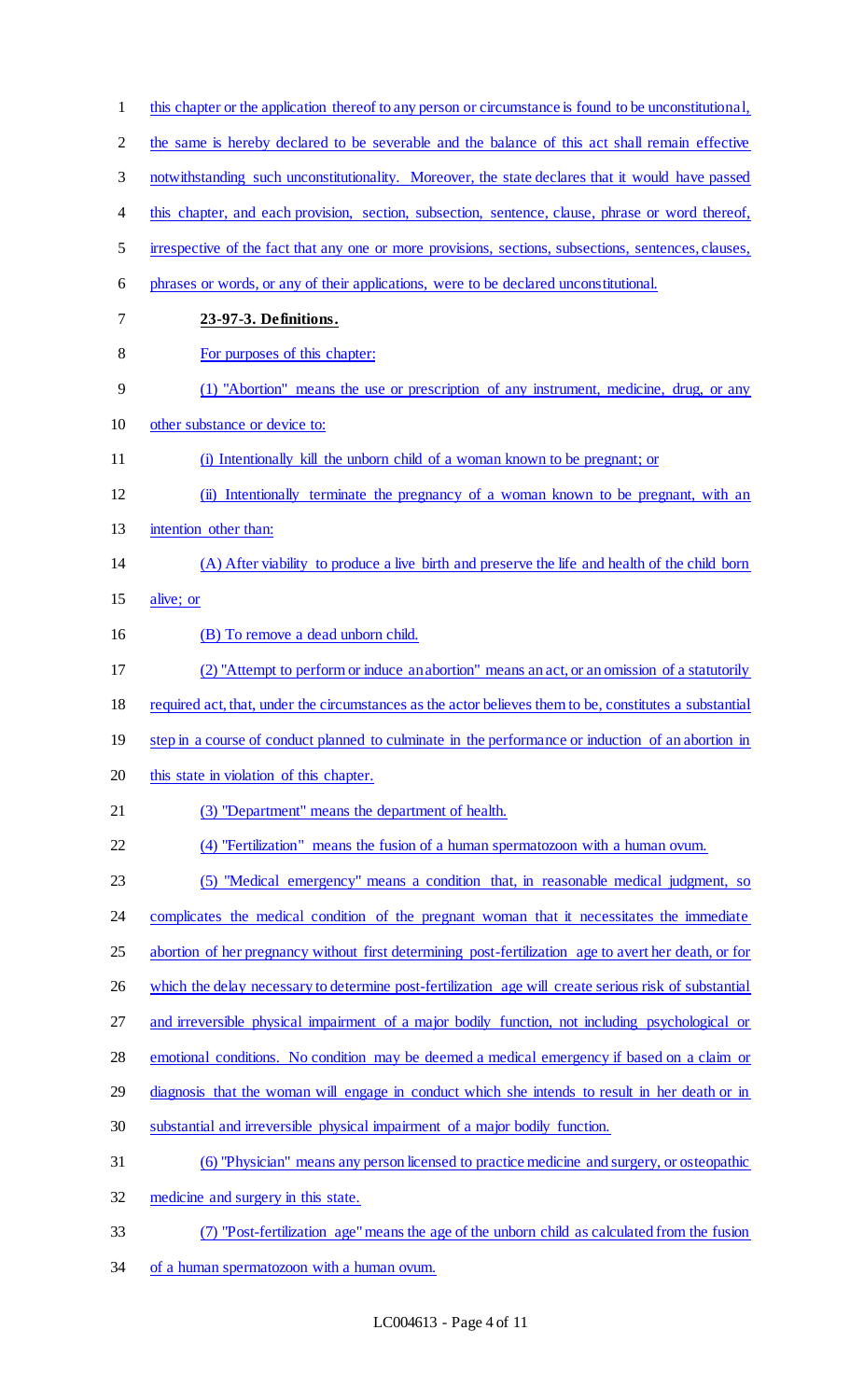(8) "Probable post-fertilization age of the unborn child" means what, in reasonable medical judgment, will with reasonable probability be the post-fertilization age of the unborn child at the time the abortion is planned to be performed or induced. (9) "Reasonable medical judgment" means a medical judgment that would be made by a reasonably prudent physician, knowledgeable about the case and the treatment possibilities with respect to the medical conditions involved. (10) "Serious health risk to the unborn child's mother" means that in reasonable medical 8 judgment she has a condition that so complicates her medical condition that it necessitates the abortion of her pregnancy to avert her death or to avert serious risk of substantial and irreversible physical impairment of a major bodily function, not including psychological or emotional conditions. No greater risk may be determined to exist if it is based on a claim or diagnosis that the woman will engage in conduct which she intends to result in her death or in substantial and 13 irreversible physical impairment of a major bodily function. (11) "Unborn child" or "fetus" each mean an individual organism of the species homo sapiens from fertilization until live birth. (12) "Woman" means a female human being, whether or not she has reached the age of majority. **23-97-4. Protection of unborn child capable of feeling pain from abortion.**  (a) No person may perform or induce, or attempt to perform or induce, an abortion of an 20 unborn child capable of feeling pain, unless necessary to prevent serious health risk to the unborn 21 child's mother. (b) An unborn child shall be deemed capable of feeling pain when it has been determined, by the physician performing or inducing, or attempting to perform or induce the abortion, or by another physician upon whose determination that physician relies, that the probable post fertilization age of the woman's unborn child is twenty (20) or more weeks. (c) Except in the case of a medical emergency, no abortion may be performed or induced, or be attempted to be performed or induced, unless the physician performing or inducing it has first made a determination of the probable post fertilization age of the unborn child or relied upon such 29 a determination made by another physician. In making this determination, the physician shall make such inquiries of the woman and perform or cause to be performed such medical examinations and tests as a reasonably prudent physician, knowledgeable about the case and the medical conditions involved, would consider necessary to perform in making an accurate diagnosis with respect to post fertilization age. (d) When an abortion of an unborn child capable of feeling pain is necessary to prevent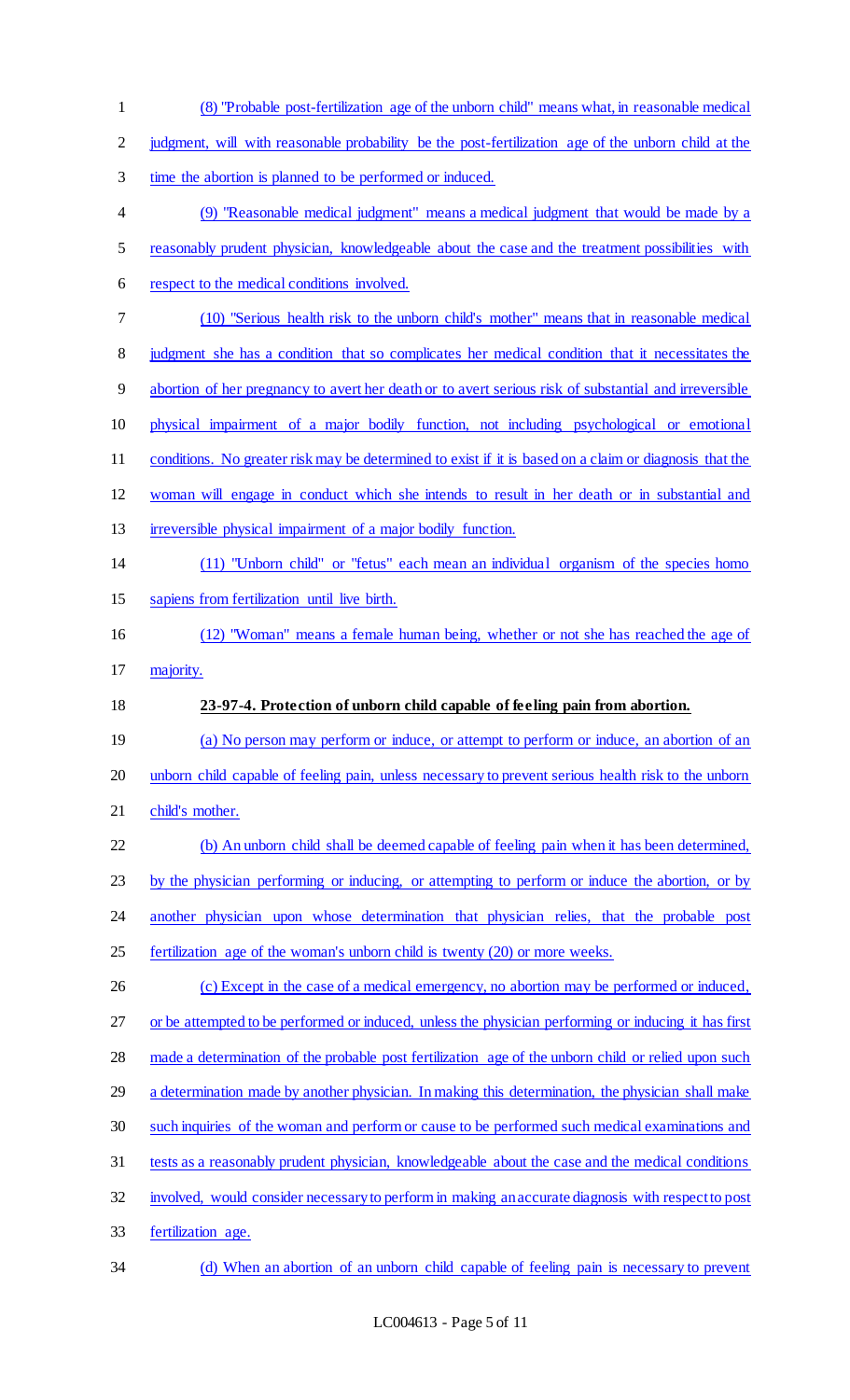| $\mathbf{1}$   | serious health risk to the unborn child's mother, the physician shall terminate the pregnancy in the |
|----------------|------------------------------------------------------------------------------------------------------|
| $\overline{2}$ | manner which, in reasonable medical judgment, provides the best opportunity for the unborn child     |
| $\mathfrak{Z}$ | to survive, unless, in reasonable medical judgment, termination of the pregnancy in that manner      |
| 4              | would pose a greater risk either of the death of the pregnant woman or of the substantial and        |
| 5              | irreversible physical impairment of a major bodily function, not including psychological or          |
| 6              | emotional conditions, of the woman than would other available methods. No greater risk may be        |
| 7              | determined to exist if it is based on a claim or diagnosis that the woman will engage in conduct     |
| 8              | which she intends to result in her death or in substantial and irreversible physical impairment of a |
| 9              | major bodily function.                                                                               |
| 10             | 23-97-5. Reporting.                                                                                  |
| 11             | (a) Any physician who performs or induces, or attempts to perform or induce, an abortion             |
| 12             | shall report to the department, on a schedule and in accordance with forms and regulations adopted   |
| 13             | and promulgated by the department, that include:                                                     |
| 14             | (1) Post-fertilization age:                                                                          |
| 15             | (i) If a determination of probable post-fertilization age was made, whether ultrasound was           |
| 16             | employed in making the determination, and the week of probable post-fertilization age determined;    |
| 17             | (ii) If a determination of probable post-fertilization age was not made, the basis of the            |
| 18             | determination that a medical emergency existed.                                                      |
| 19             | (2) Method of abortion, which of the following was employed:                                         |
| 20             | (i) Medication abortion (such as, but not limited to, mifepristone/misoprostol<br><b>or</b>          |
| 21             | methotrexate/misoprostol);                                                                           |
| 22             | (ii) Manual vacuum aspiration;                                                                       |
| 23             | (iii) Electrical vacuum aspiration;                                                                  |
| 24             | (iv) Dilation and evacuation;                                                                        |
| 25             | (v) Combined induction abortion and dilation and evacuation;                                         |
| 26             | (vi) Induction abortion with prostaglandins;                                                         |
| 27             | (vii) Induction abortion with intra-amniotic instillation (such as, but not limited to, saline       |
| 28             | or urea);                                                                                            |
| 29             | (viii) Induction abortion, other means;                                                              |
| 30             | (ix) Intact dilation and extraction (partial-birth); or                                              |
| 31             | (x) Method not listed (specify).                                                                     |
| 32             | (3) Whether an intra-fetal injection was used in an attempt to induce fetal demise (such as,         |
| 33             | but not limited to, intra-fetal potassium chloride or digoxin).                                      |
| 34             | (4) Age and race of the patient.                                                                     |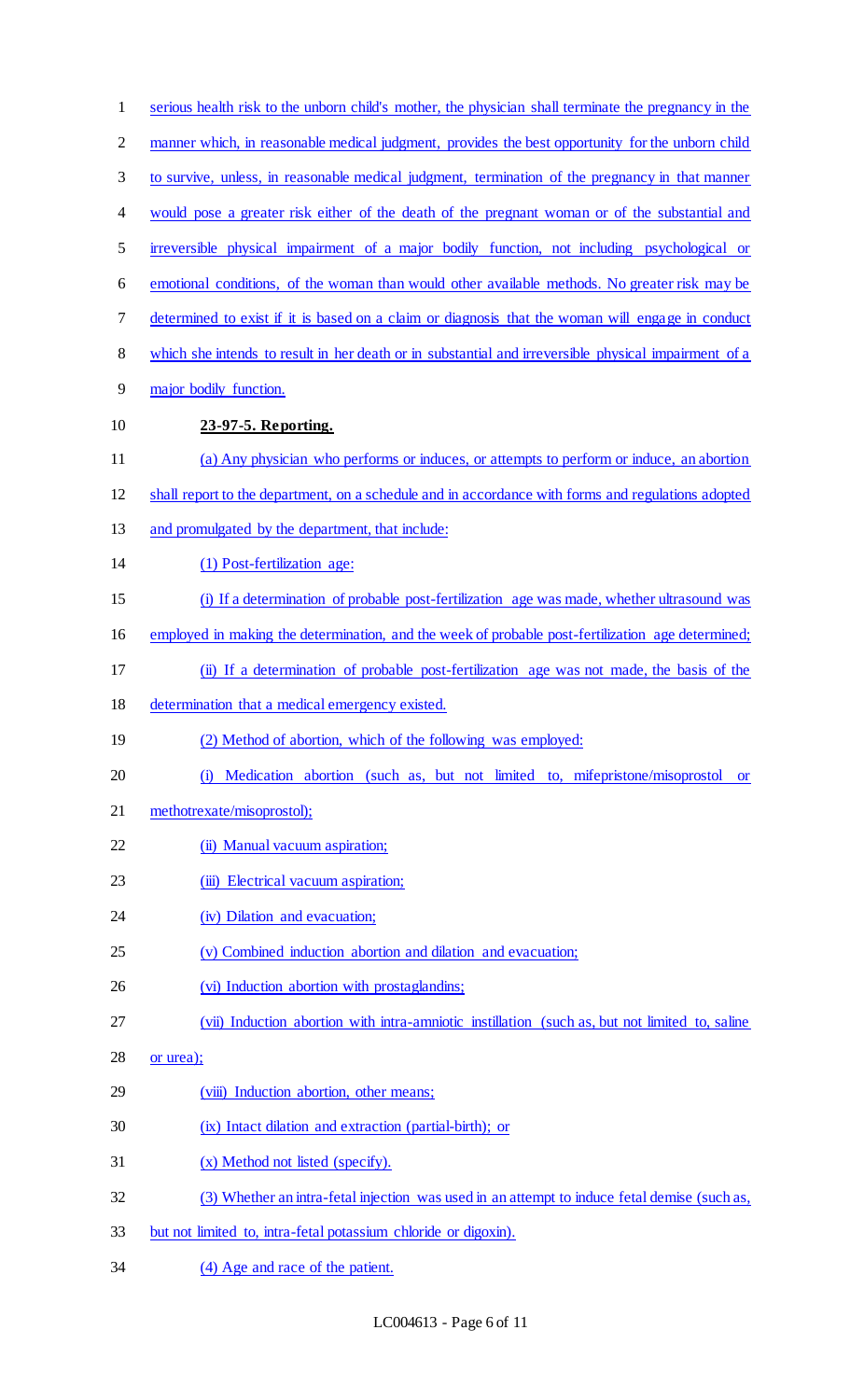(5) If the unborn child was deemed capable of experiencing pain under § 23-97-4(b), the basis of the determination that the pregnant woman had a condition which so complicated her medical condition as to necessitate the abortion of her pregnancy to avert her death or to avert serious risk of substantial and irreversible physical impairment of a major bodily function, not including psychological or emotional conditions. (6) If the unborn child was deemed capable of experiencing pain under § 23-97-4(b), whether or not the method of abortion used was one that, in reasonable medical judgment, provided 8 the best opportunity for the unborn child to survive and, if such a method was not used, the basis of the determination that termination of the pregnancy in that manner would pose a greater risk either of the death of the pregnant woman or of the substantial and irreversible physical impairment of a major bodily function, not including psychological or emotional conditions, of the woman than would other available methods. (b) Reports required by subsection (a) of this section shall not contain the name or the address of the patient whose pregnancy was terminated, nor shall the report contain any other information identifying the patient, except that each report shall contain a unique medical record 16 identifying number, to enable matching the report to the patient's medical records. These reports shall be maintained in strict confidence by the department, shall not be available for public inspection, and shall not be made available except: 19 (1) To the office of attorney general pursuant to a criminal investigation; 20 (2) To the office of attorney general pursuant to a civil investigation of the grounds for an action under § 23-97-7; or 22 (3) Pursuant to court order in an action under § 23-97-7. (c) By June 30 of each year the department shall issue a public report providing statistics 24 for the previous calendar year compiled from all of the reports covering that year submitted in accordance with this section for each of the items listed in subsection (a) of this section. Each report 26 shall also provide the statistics for all previous calendar years during which this section was in 27 effect, adjusted to reflect any additional information from late or corrected reports. The department shall take care to ensure that none of the information included in the public reports could reasonably lead to the identification of any pregnant woman upon whom an abortion was performed, induced, or attempted. (d) Any physician who fails to submit a report by the end of thirty (30) days following the due date established by regulation shall be subject to a late fee of one thousand dollars (\$1,000) for each additional thirty (30) day period or portion of a thirty (30) day period the report is overdue. Any physician required to report in accordance with this act who has not submitted a report, or has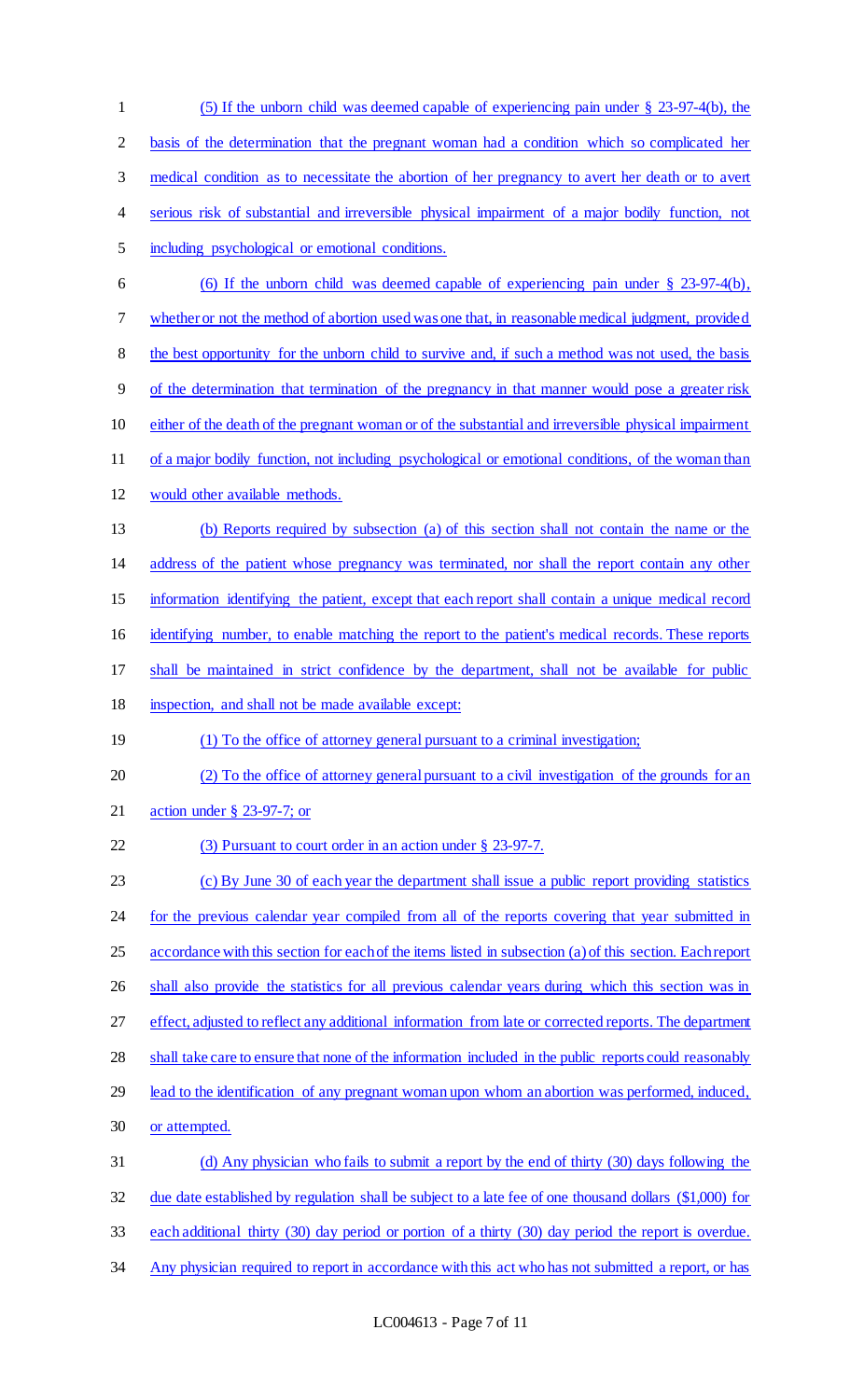1 submitted only an incomplete report, more than six (6) months following the due date, may, in an 2 action brought by the department, be directed by a court of competent jurisdiction to submit a complete report within a period stated by court order or be subject to civil contempt. Intentional or 4 reckless failure by any physician to conform to any requirement of this section, other than late filing of a report, constitutes "unprofessional conduct". Intentional or reckless failure by any physician to submit a complete report in accordance with a court order constitutes "unprofessional conduct". Intentional or reckless falsification of any report required under this section shall be punishable as a misdemeanor. (e) Within ninety (90) days of the effective date of this chapter, the department shall adopt and promulgate forms and regulations to assist in compliance with this section. Subsection (a) of this section shall take effect so as to require reports regarding all abortions performed or induced on and after the first day of the first calendar month following the effective date of the rules. **23-97-6. Penalties.**  Any person who intentionally or recklessly performs or induces, or attempts to perform or induce an abortion in violation of this chapter shall be guilty of a felony. No penalty may be assessed against the woman upon whom the abortion is performed or induced, or attempted to be performed or induced. **23-97-7. Civil remedies.**  (a) Any woman upon whom an abortion has been performed or induced in violation of this chapter, or the father of the unborn child who was the subject of such an abortion, may maintain an action against the person who performed or induced the abortion in intentional or reckless violation 22 of this chapter for actual and punitive damages. Any woman upon whom an abortion has been attempted in violation of this chapter may maintain an action against the person who attempted to 24 perform or induce the abortion in an intentional or reckless violation of this chapter for actual and punitive damages. No damages may be awarded a plaintiff if the pregnancy resulted from the plaintiff's criminal conduct. (b) A cause of action for injunctive relief against any person who has intentionally or recklessly violated this chapter may be maintained: (1) By the woman upon whom an abortion was performed or induced, or attempted to be performed or induced in violation of this chapter; (2) If the woman had not attained the age of eighteen (18) years at the time of the abortion, 32 or has died as a result of the abortion, the parent or guardian of the pregnant woman; (3) By a prosecuting attorney with appropriate jurisdiction; or 34 (4) By the office of attorney general.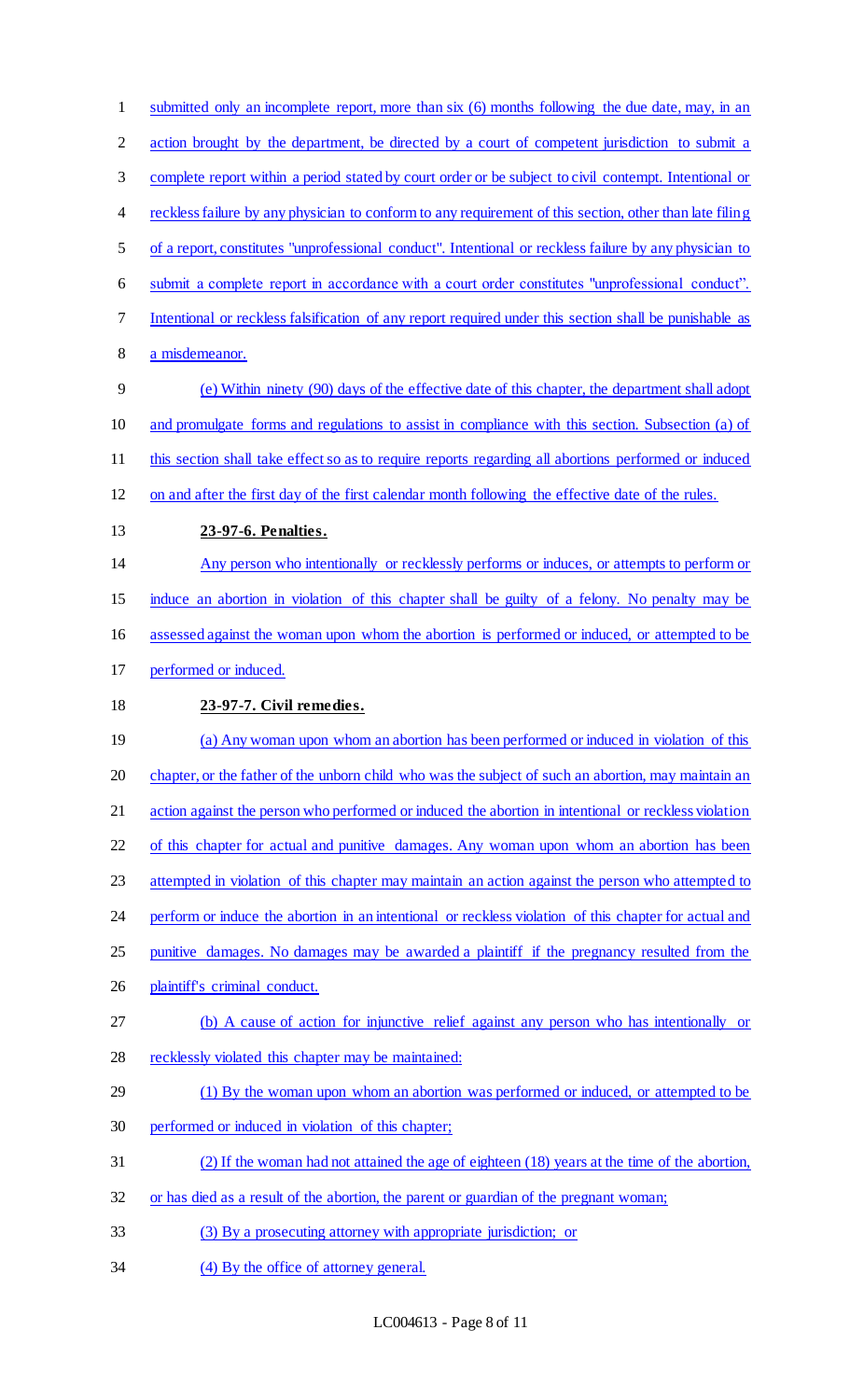- The injunction shall prevent the abortion provider from performing or inducing, or attempting to perform or induce further abortions in violation of this chapter. A cause of action may not be maintained by a plaintiff if the pregnancy resulted from the plaintiff's criminal conduct. (c) If judgment is rendered in favor of the plaintiff in an action described in this section, the court shall render judgment for a reasonable attorneys' fee in favor of the plaintiff against the defendant. (d) If judgment is rendered in favor of the defendant and the court finds that the plaintiff's 8 suit was frivolous and brought in bad faith, the court shall render judgment for a reasonable attorneys' fee in favor of the defendant against the plaintiff. (e) No damages or attorneys' fee may be assessed against the woman upon whom an abortion was performed or induced, or attempted to be performed or induced, except in accordance with subsection (d) of this section. **23-97-8. Protection of privacy in court proceedings.**  In every civil or criminal proceeding, or any action brought under this chapter, the court shall rule whether the anonymity of any woman upon whom an abortion has been performed or 16 induced, or attempted to be performed or induced shall be preserved from public disclosure if she does not give her consent to the disclosure. The court, upon motion, or sua sponte, shall make a ruling and, upon determining that her anonymity should be preserved, shall issue orders to the parties, witnesses, and counsel, and shall direct the sealing of the record and exclusion of 20 individuals from courtrooms or hearing rooms to the extent necessary to safeguard her identity from public disclosure. Each order shall be accompanied by specific written findings explaining 22 why the anonymity of the woman should be preserved from public disclosure, why the order is 23 essential to that end, how the order is narrowly tailored to serve that interest, and why no reasonable less restrictive alternative exists. In the absence of written consent of the woman upon whom an abortion has been performed or induced, or attempted to be performed or induced, anyone, other 26 than a public official, who brings an action under §§ 23-97-7(a) or 23-97-7(b), shall do so under a pseudonym. This section shall not be construed to conceal the identity of the plaintiff or of witnesses from the defendant or from attorneys for the defendant. **23-97-9. Litigation defense fund.**  (a) There is created a restricted revenue account to be known as the "Rhode Island Pain- Capable Unborn Child Protection Litigation Fund". The fund shall be maintained by the general treasurer for the purpose of providing funds to pay for any costs and expenses incurred by individuals relating to actions surrounding the defense of this law.
- (b) The fund shall consist of: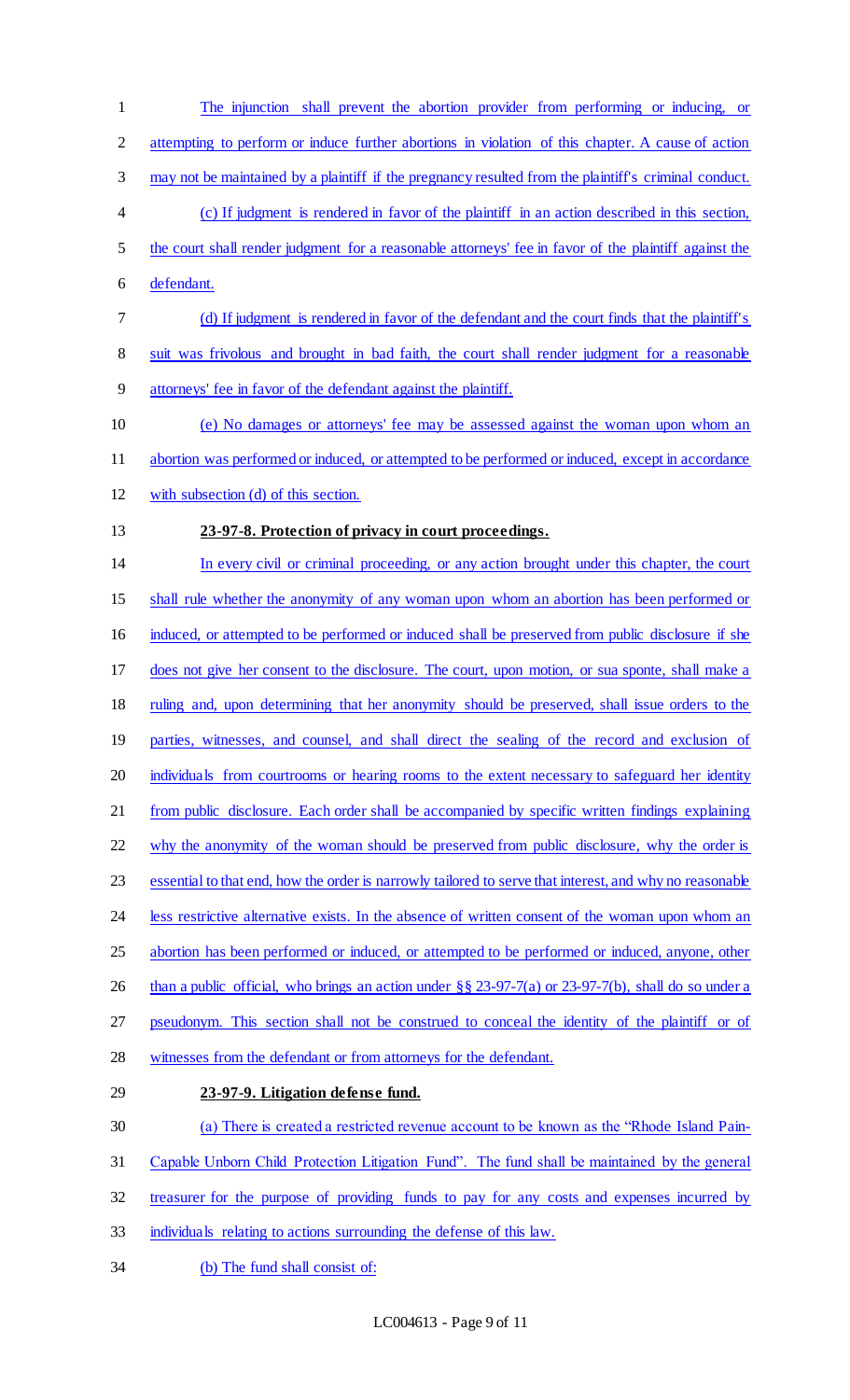- (1) Appropriations made to the account by the general assembly; and
- (2) Any donations, gifts, or grants received by the account.
- (c) The fund shall retain the interest income derived from the monies credited to the fund.
- **23-97-10. Construction.**
- (a) This chapter shall not be construed to repeal, by implication or otherwise, any
- applicable law, rule or regulation, regulating or restricting abortion.
- (b) If any provisions or provisions of this chapter, or the application of this chapter to any
- person or circumstance is held invalid by a court of competent authority, that invalidity does not
- affect other provisions or applications of this chapter which can be given effect without that invalid
- provision or provisions or application of the provision or provisions, and to this end the provisions
- 11 of this chapter are declared to be separable and severable.
- SECTION 2. This act shall take effect on January 1, 2023.

======== LC004613 ========